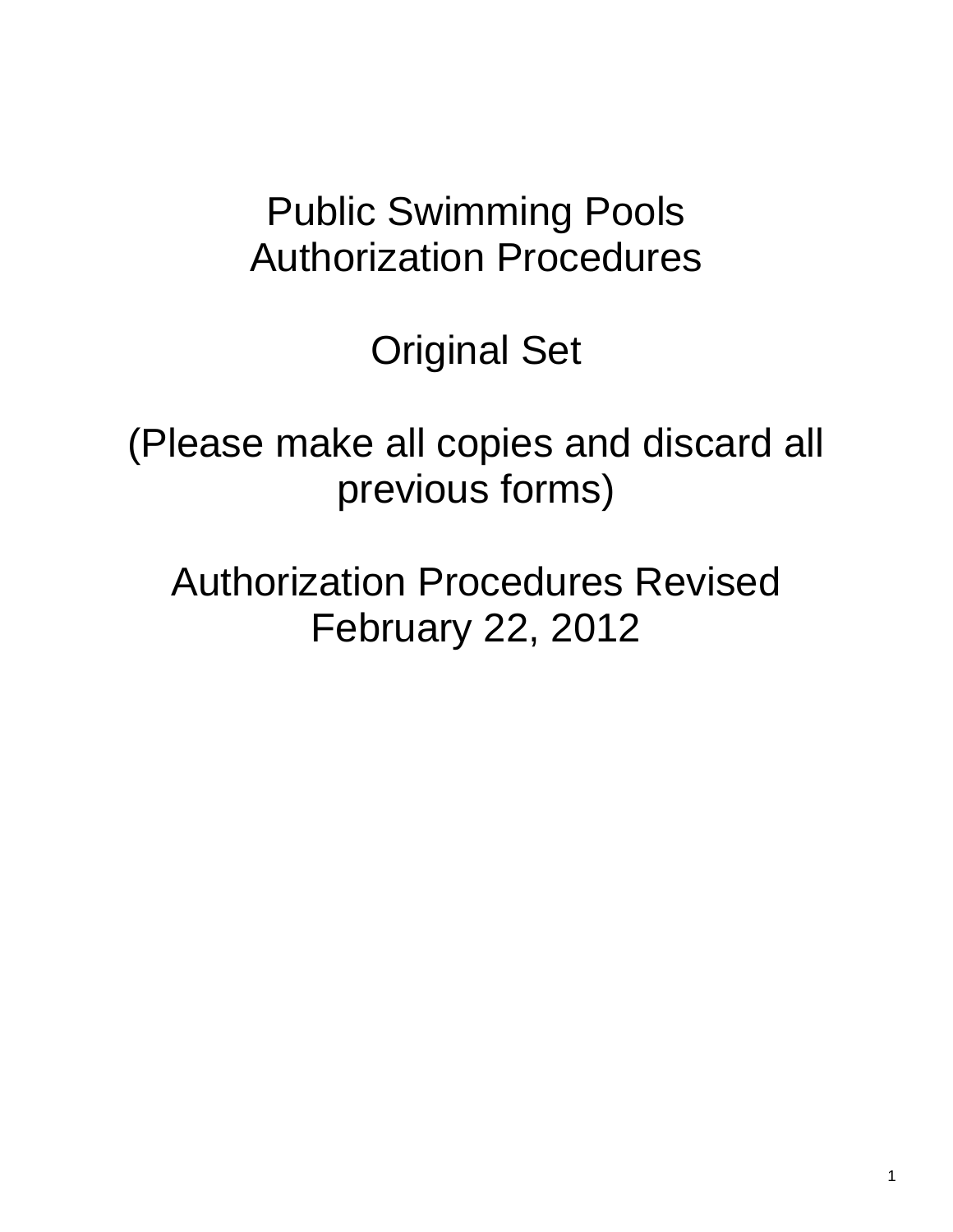## Public Swimming Pools Authorization Procedures

Environmental Health Services Section, Environmental Health Services Branch

#### **PRELIMINARY ACTIVITIES**

Initial/Date Completed

- 1. The applicant shall successfully complete Initial Intern Training by the Environmental Health Section, DHHS.
- 2. The local health department shall train the applicant to keep daily records of time and activities, and to use forms properly.
- 3. The supervisor shall assign the applicant to an authorized environmental health specialist in the department to learn routine procedures of field work. If no authorized environmental health specialist is available in the intern's department the regional specialist shall find an alternate location for this training. The local health directors of both health departments will be involved in the negotiations concerning training time and location.
- 4. The supervisor and the regional specialist shall discuss and determine if the applicant will accompany the regional specialist whenever the regional specialist is doing consultation in that county.
- 5. The supervisor shall supply the applicant with the necessary equipment to enforce the laws and rules and assure that the applicant is familiar with the use of all equipment.
- 6. The supervisor shall assign the applicant to an authorized environmental health specialist for practice of skills and knowledge in the following specific areas:
	- laws, rules, policies, and forms
	- swimming pool test kit
	- existing water supply evaluation and water sampling
	- inspections of public swimming pools, spas and wading pools
	- existing on-site wastewater system evaluation

#### **FIELD PRACTICE AND REVIEW**

- 1. The applicant shall conduct evaluations of at least six on-site wastewater systems and on-site water supplies for compliance with 15A NCAC 18A .1700 and .1900 rules in the presence of an environmental health specialist authorized in a program other than Childhood Lead Poisoning Prevention. The evaluations may be conducted at any location with an on-site water supply or wastewater system. A review of the records on file and a site visit shall be made for each evaluation. A water sample shall be collected at each of the sites.
	- 2. The applicant shall accompany an environmental health specialist authorized to enforce the public swimming pool rules on at least two inspections during which the authorized environmental health specialist will explain inspection procedures. The applicant shall become familiar with the rules, pool operation, pool equipment, basic water chemistry and use of forms. As the applicant's experience and confidence increases, the applicant shall begin discussing his or her findings with the swimming pool operator.
	- 3. Once the applicant is familiar with the inspection procedures, the applicant shall conduct at least six joint inspections of public swimming pools with an environmental health specialist authorized to enforce public swimming pool rules. The applicant must show skill in evaluating the pool, using a pool water test kit, completing forms and discussing deficiencies with the pool operator. The applicant and the authorized environmental health specialist will complete separate inspection forms, sign and date them. The applicant and the authorized environmental health specialist will discuss both score sheets upon completion of each inspection in the absence of the pool operator. The inspections shall be made at public swimming pools, spas and wading pools if available.

If the number of public swimming pools does not exist in the applicant's county, the regional specialist shall find an alternative location for these inspections. The local health directors of all effected health departments shall be involved in the negotiations concerning the training times and locations.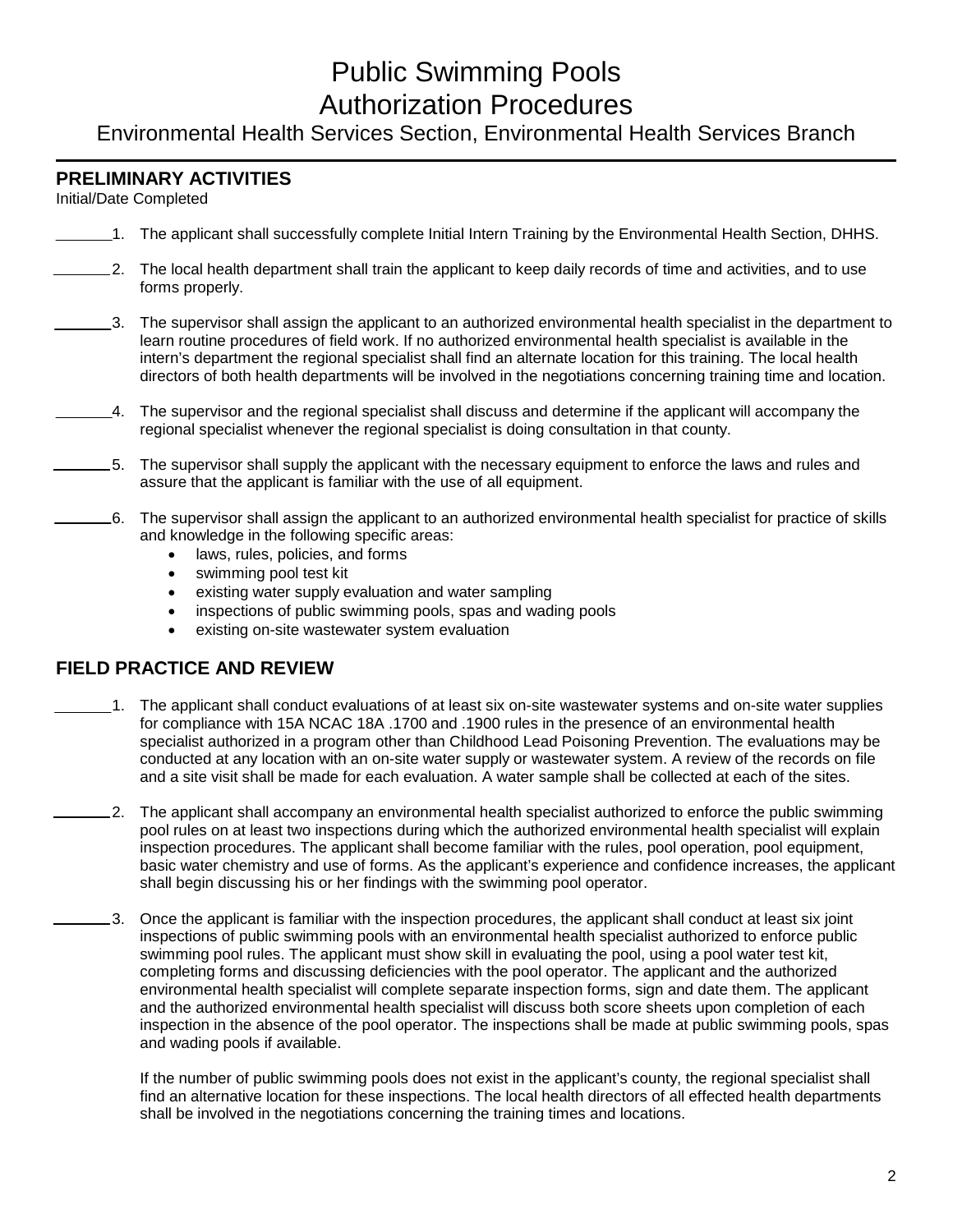- 4. Joint inspections shall be continued until the applicant is comfortable making inspections with the swimming pool operator. The applicant must be able to identify violations, discuss the needed corrections with the operator, complete an inspection form, and review the inspection form with the operator. The authorized environmental health specialist will provide assistance and guidance to the applicant as needed until satisfied that the applicant is proficient in conducting inspections.
- 5. If at least one permit suspension action has not been taken during the six inspections, the authorized environmental health specialist shall explain to the applicant the process. The applicant shall then write the permit suspension process and two mock permits.
- 6. The supervisor will review the inspection sheets completed by the applicant and the authorized environmental health specialist with both present and resolve any differences. The review should occur in progression with the applicant's work so that problems are corrected and learning takes place. The inspection forms shall be signed and dated by parties present during the review.
- 7. When all requirements have been met and the supervisor determines the applicant has progressed sufficiently to work independently, the health director may request the applicant be evaluated for delegation of authority.

**For each pool evaluated**, the following file shall be developed for review and comments made by the supervisor. The applicant shall forward the file to the regional environmental health specialist when the request for delegation of authority is made. It shall include each pool inspection form (DHHS 3960) completed by the applicant and the authorized agent.

- A. Each establishment inspection form completed by the applicant and the authorized agent.
- B. Suspension or revocation letter completed by the applicant. (If no establishment is suspended or revoked, the file shall include at least one mock letter of suspension or revocation.)
- C. Bacteriological Analysis of Water Sample.

**NOTE:** If upon reviewing the file, the regional specialist finds that the applicant needs additional practice, the evaluation for authorization may be postponed until that practice has taken place. To make best use of everyone's time, it is the supervisor/health director's responsibility to see that the applicant has sufficient field practice to prepare the applicant for authorization.

#### **SCHEDULING THE EVALUATION FOR AUTHORIZATION**

Initial/Date Completed

- 1. When the applicant has determined that the applicant has completed the PRELIMINARY ACTIVITIES and FIELD PRACTICE & REVIEW, the applicant shall provide the following to the Environmental Health Section:
	- A. A properly completed *Public Swimming Pool Authorization Procedur*es *Document* **AND** an Application for Authorization.
	- B. Identification Cards will be issued in a digital format. Previously authorized agents must provide a picture of themselves. Digital images can be taken at the Raleigh Environmental Health Section offices. We will also accept images sent in by the applicant via e-mail.

Send to: ENVIRONMENTAL HEALTH SECTION OFFICE OF EDUCATION & TRAINING 1632 MAIL SERVICE CENTER RALEIGH NC 27699-1632

- 2. The files generated in FIELD PRACTICE & the applicant shall forward REVIEW to the regional specialist.
- 3. The Environmental Health Section will contact the appropriate regional specialist who will set an appointment to work with the applicant as soon as possible. If the evaluation cannot begin within one month from receipt of completed files and the referral from the division, the regional specialist shall contact his supervisor to arrange for the evaluation to be conducted by another regional specialist. The supervisor will communicate with the education and training specialist when the application has been referred to another regional specialist. Evaluations for authorizations are top priority for the regional specialist.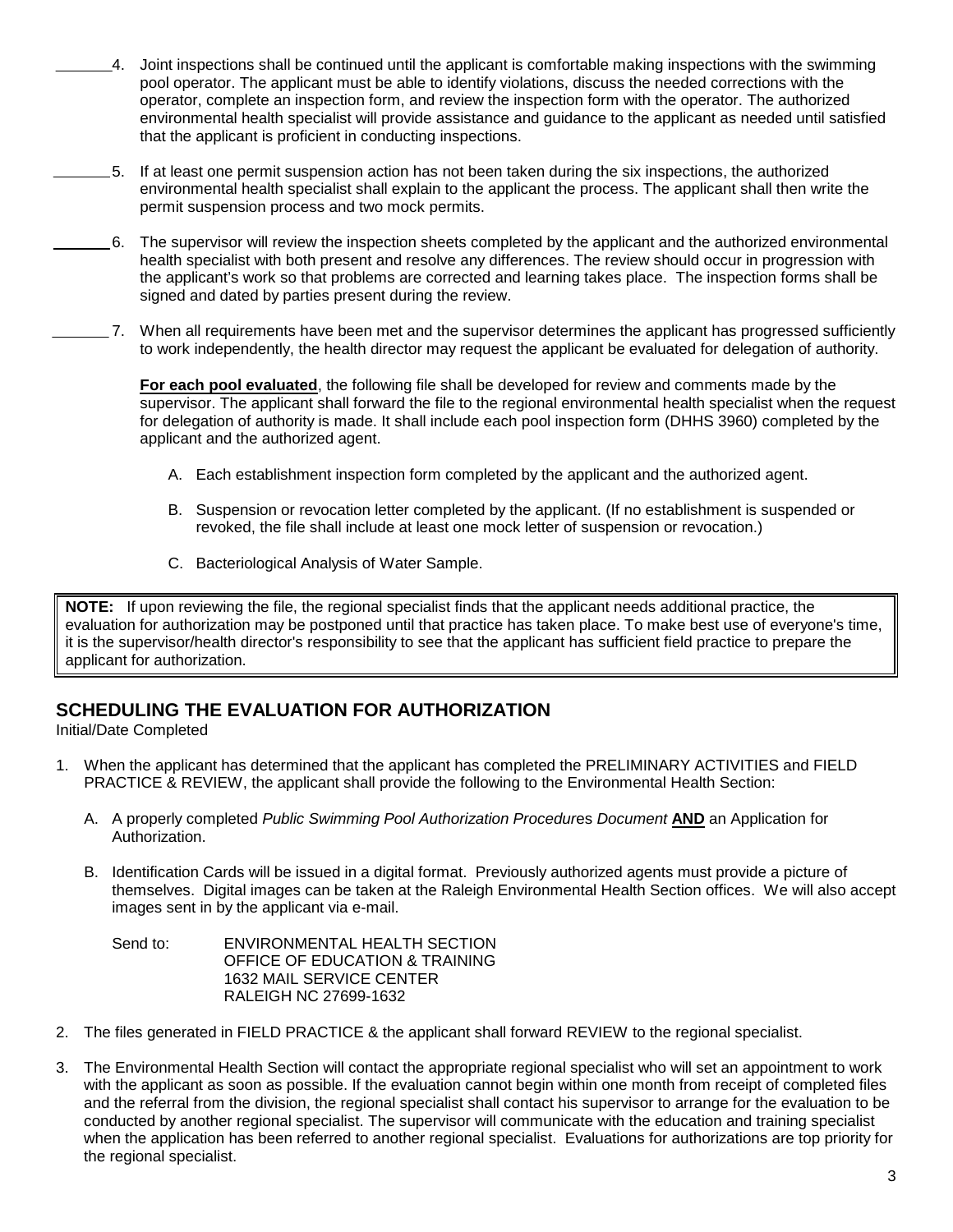### **EVALUATION PROCEDURES**

The regional specialist shall spend a sufficient amount of time necessary to determine the applicant's knowledge and skills in the enforcement of laws and rules.

- 1. The regional specialist shall review the documents generated in FIELD PRACTICE & REVIEW prior to arriving at the local health department for field work with the applicant.
- 2. The regional specialist shall coordinate the administration of a written test, which the applicant must pass by a score of 70% or more. The applicant must have taken and scored at least 70% on the written examination prior to the field evaluation by the regional specialist. If the applicant fails the test, he/she will be denied authorization. The written exam may be repeated. The regional specialist shall discuss the test results along with the incorrect answers with the applicant prior to continuing the evaluation.
- 3. The regional specialist shall observe the applicant's knowledge, skills, and ability to properly inspect at least two public swimming pools including one spa if available. If the county has fewer than two public swimming pools, every public swimming pool shall be inspected.
- 4. A conference will be held with the supervisor or designee to discuss the recommendations for authorization, which will be forwarded to the Environmental Health Section.
- 5. The regional specialist shall recommend granting or denying the applicant the authority to enforce specific laws and rules by completing a recommendation form and forwarding it to the Environmental Health Section as quickly as possible. If the regional specialist cannot recommend delegation be granted after the inspections have been conducted in Step 3 of this section, the recommendation shall be to deny the authorization. If delegation is denied, the specific reasons for denial with recommendations for improvements shall be included.

### **DELEGATION OF AUTHORITY**

- 1. Upon receipt of the recommendation from the regional specialist, a letter from the State Environmental Health Director will be sent to the applicant approving or denying the request for authorization. If approved, the *Identification Card* will be included as appropriate.
- 2. The *authorized agent must carry the Identification Card* while on duty.
- 3. The *Identification Card* is the property of the Environmental Health Section and must be immediately returned by the authorized agent to the division when he/she is no longer employed with the local health department.
- 4. The applicant may begin to enforce laws and rules when the letter of authorization is received in the local health department.

#### **CHANGE OF EMPLOYMENT**

- 1. If the agent becomes employed in another local health department, the individual must apply for authorization to enforce laws and rules. The following steps must be completed:
	- See PRELIMINARY ACTIVITIES, Step 2 and Step 5;
	- See SCHEDULING THE EVALUATION FOR AUTHORIZATION, Step 1 and Step 3.
- 2. When an authorized agent transfers from one local health department of the state to another, the regional specialist shall assess the need for additional training, which may include attending the swimming pool portion of the initial internship training or other appropriate training at the expense of the employing health department.